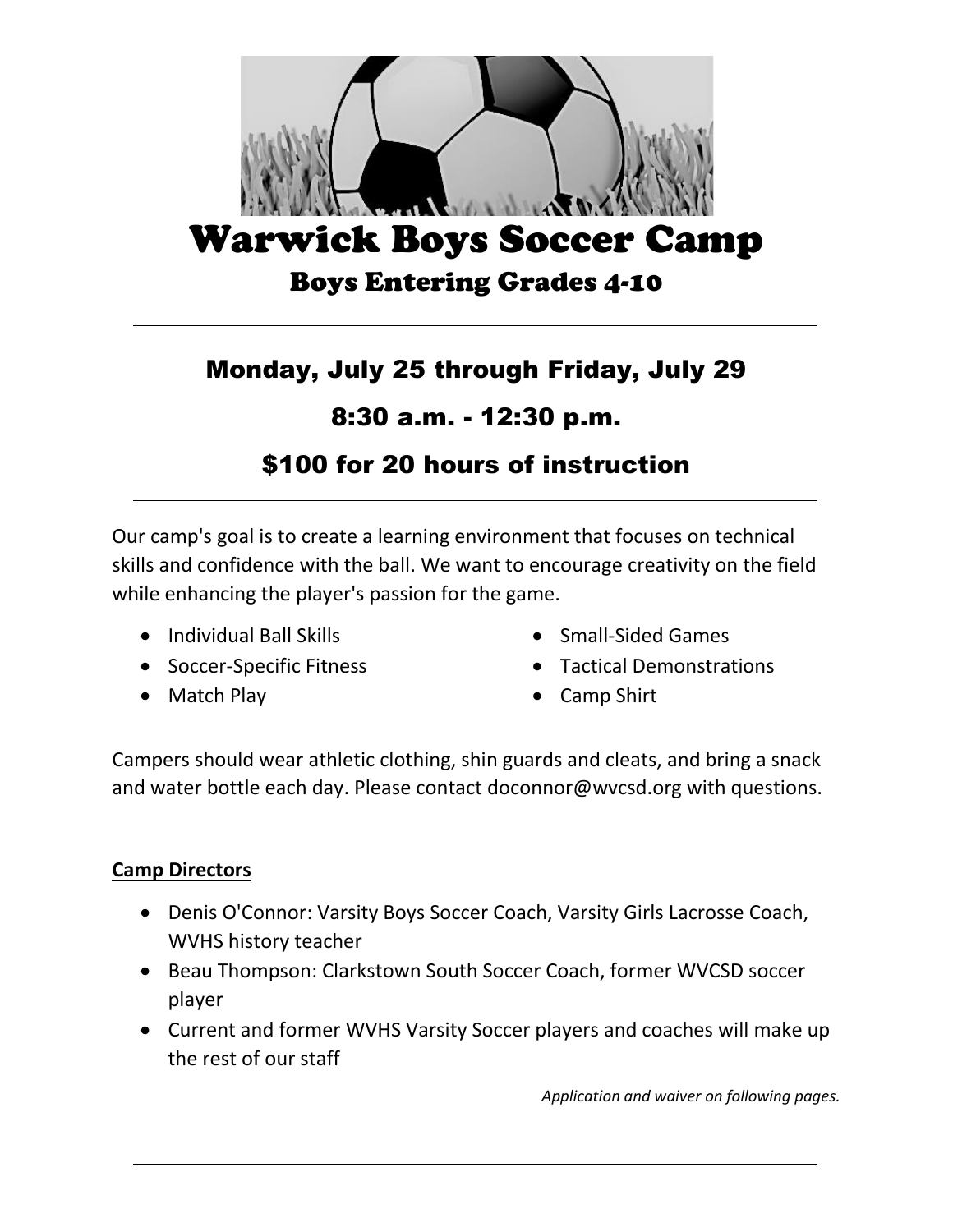

# Warwick Boys Soccer Camp Application Form

| Player's Name: - Cambridge Commission Commission Commission Commission Commission                                                                                                                                                   |
|-------------------------------------------------------------------------------------------------------------------------------------------------------------------------------------------------------------------------------------|
| Grade: - Canadian Communication of the Communication of the Communication of the Communication of the Communication of the Communication of the Communication of the Communication of the Communication of the Communication o      |
| (in September 2022)                                                                                                                                                                                                                 |
| Mailing Address: <u>- Address:</u> - Address: 2007 National Contract of Contract of Contract of Contract of Contract of Contract of Contract of Contract of Contract of Contract of Contract of Contract of Contract of Contract of |
|                                                                                                                                                                                                                                     |
| Parent/Guardian Name: - The Context of the Context of the Context of the Context of the Context of the Context of the Context of the Context of the Context of the Context of the Context of the Context of the Context of the      |
| Cell: <u>Celling and the contract of the contract of the contract of the contract of the contract of the contract of</u>                                                                                                            |
| Parent/Guardian Name: - The Context of the Context of the Context of the Context of the Context of the Context of the Context of the Context of the Context of the Context of the Context of the Context of the Context of the      |
| Medications or Medical Concerns: - The Constantine Concernsion of Medications or Medical Concerns: - The Constantine Concernsion of Medical Concerns: - The Constantine Concernsion of Medical Concernsion of Medical Concerns      |
|                                                                                                                                                                                                                                     |
| T-shirt size (circle one)<br>Adult size:<br>small<br>medium large x-large<br>(All campers will receive a shirt. Preferred size only guaranteed if application received before deadline.)                                            |
| Payment due by July 1, 2022. We are only accepting 75 applicants. Please return completed<br>application (this page), waiver (next page), and check for \$100 payable to:                                                           |
| <b>Purple Champions Boys Soccer Booster Club</b><br>c/o Denis O'Connor<br>17 Carpenter Road<br>Chester, NY 10918                                                                                                                    |